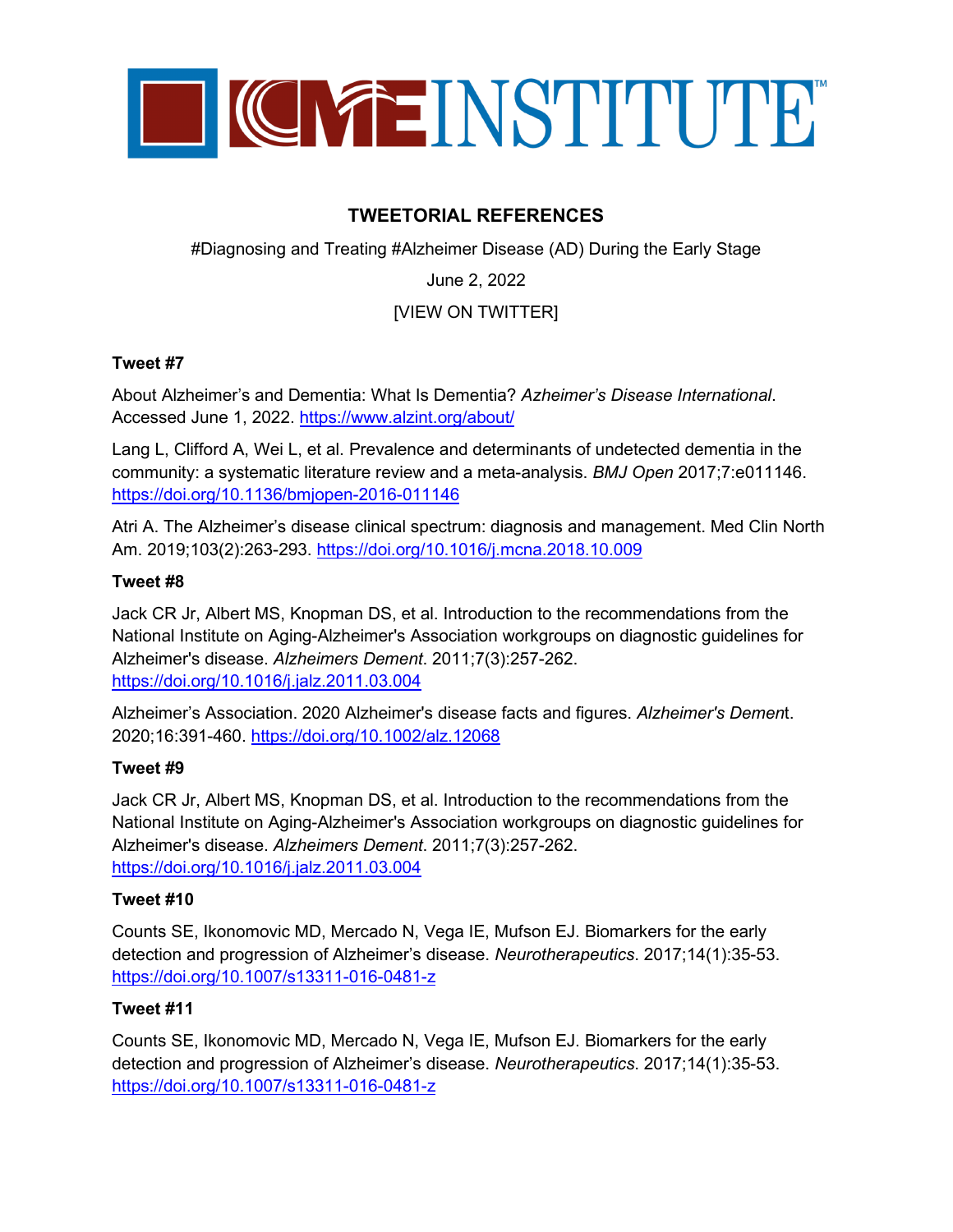

# **Tweet #12**

Atri A. The Alzheimer's disease clinical spectrum: diagnosis and management. *Med Clin North Am*. 2019;103(2):263-293.<https://doi.org/10.1016/j.mcna.2018.10.009>

# **Tweet #13**

Birks J. Cholinesterase inhibitors for Alzheimer's disease. *Cochrane Database Syst Rev*. 2006;2006(1):CD005593.<https://doi.org/10.1002/14651858.CD005593>

### **Tweet #14**

Matsunaga S, Kishi T, Iwata N. Memantine monotherapy for Alzheimer's disease: a systematic review and meta-analysis. *PLoS One*. 2015;10(4):e0123289. <https://doi.org/10.1371/journal.pone.0123289>

### **Tweet #15**

Dou KX, Tan MS, Tan CC, et al. Comparative safety and effectiveness of cholinesterase inhibitors and memantine for Alzheimer's disease: a network meta-analysis of 41 randomized controlled trials. *Alzheimers Res Ther*. 2018;10(1):126. [https://doi.org/10.1186/s13195-018-](https://doi.org/10.1186/s13195-018-0457-9) [0457-9](https://doi.org/10.1186/s13195-018-0457-9)

# **Tweet #16**

Haddad HW, Malone GW, Comardelle NJ, Degueure AE, Kaye AM, Kaye AD. Aducanumab, a novel anti-amyloid monoclonal antibody, for the treatment of Alzheimer's disease: a comprehensive review. *Health Psychology Research*. 2022;10(1). <https://doi.org/10.52965/001c.31925>

# **Tweet #17**

Haddad HW, Malone GW, Comardelle NJ, Degueure AE, Kaye AM, Kaye AD. Aducanumab, a novel anti-amyloid monoclonal antibody, for the treatment of Alzheimer's disease: a comprehensive review. Health Psychology Research. 2022;10(1). <https://doi.org/10.52965/001c.31925>

Esang M, Gupta M. Aducanumab as a novel treatment for Alzheimer's disease: a decade of hope, dontroversies, and the future. Cureus. 2021;13(8):e17591. Published 2021 Aug 31. <https://doi.org/10.7759/cureus.17591>

### **Tweet #18**

Atri A. The Alzheimer's disease clinical spectrum: diagnosis and management. *Med Clin North Am*. 2019;103(2):263-293.<https://doi.org/10.1016/j.mcna.2018.10.009>